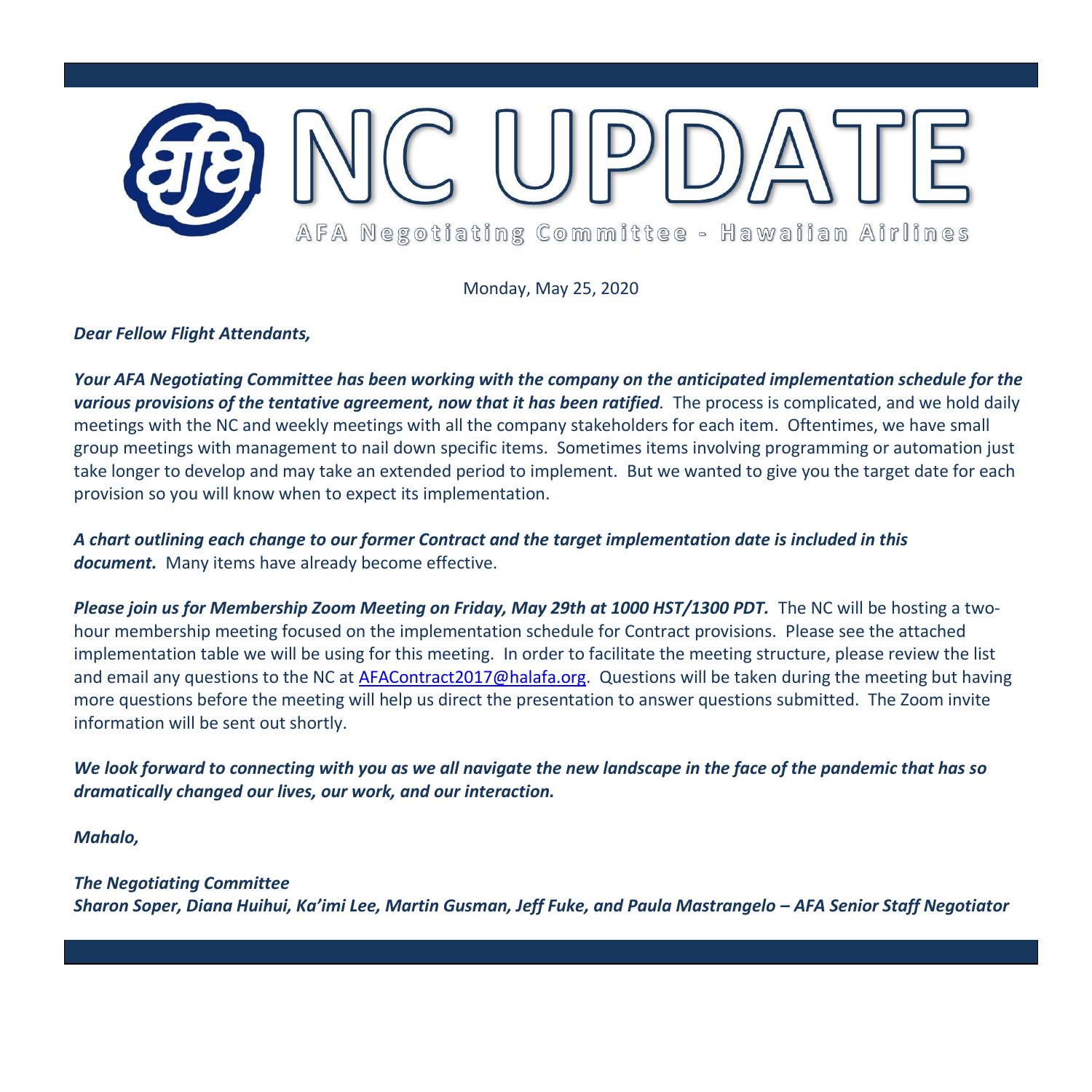

## **2020 Implementation Checklist** 5/25/2020

| <b>SECTION</b> | <b>SUBJECT</b>                                                      | <b>STATUS</b>        |
|----------------|---------------------------------------------------------------------|----------------------|
|                | <b>SECTION 1: RECOGNITION, SCOPE AND JOB SECURITY</b>               |                      |
| 1.B.           | Scope: Codeshare, Joint Venture                                     | 4/3/2020             |
|                | <b>SECTION 2: DEFINITIONS</b>                                       |                      |
| 2.V.           | Update definitions section                                          | 4/3/2020             |
|                | <b>SECTION 3: COMPENSATION</b>                                      |                      |
| 3.A.1.         | Pay Chart (Pay Rates)                                               | 4/1/2020             |
| 3.A.3.         | New: \$0.50 longevity increase at 25 YOS                            | 4/1/2020             |
|                | Interisland FFA pay \$2.50                                          | 4/1/2020             |
|                | B787 FFA (Non-ER, under 14 hour duty period)                        | 4/1/2020             |
| 3.C.1.a.       | B787 (ER, over 14 hour duty period)                                 | 4/1/2020             |
|                | Add A320/B737 family into premium chart                             | 4/1/2020             |
|                | B787 Coach Lead - \$2.50                                            | 4/1/2020             |
| 3.C.2.a.       | B787 Galley - \$2.50                                                | 4/1/2020             |
| 3.C.2.d.       | ER galley pay changed from ER flights to ER groupings               | 4/1/2020             |
|                | LQ Lead BC Premium \$4.00                                           | 4/1/2020             |
|                | LQ Lead YC Premium \$3.00<br>LQ Service Premium \$2.00              | 4/1/2020<br>4/1/2020 |
|                | Samoan/French \$3.00                                                | 4/1/2020             |
| 3.C.4.         | New: 'Olelo Hawai'i \$4.00 FC/\$3.00 YC                             | 4/1/2020             |
| 3.F.           | B787 Understaffing - \$10.50                                        | 4/1/2020             |
| 3. J.3.        | International Average Minimum Daily Guarantee (4:10/day)            | 9/1/2020             |
| $3*$           | New: \$0.50 Interisland duty premium                                | 4/1/2020             |
| $3*$           | New: Reasons Codes for Salary Adjust                                | In Progress          |
|                | <b>SECTION 4: EXPENSES</b>                                          |                      |
| 4.H.           | Interisland water bottle                                            | 5/1/2020             |
|                | <b>SECTION 5: MOVING</b>                                            |                      |
| 5.A.1, 3, 4.   | "Stand Instead" for Moving                                          | 4/3/2020             |
| 5.B.           | One paid move in an 18-month period unless it involves displacement | 4/1/2020             |
|                | Flat Rate Moves:                                                    |                      |
|                | HNL to West Coast \$3,500                                           |                      |
|                | West Coast to East Coast \$3,500                                    |                      |
| 5.B.2.a.       | HNL to East Coast \$7,000                                           | 4/1/2020             |
|                | <b>SECTION 6: UNIFORMS</b>                                          |                      |
| 6.B.1, 2.      | Updated Uniform Complement; include rollaboard, tote, cooler.       | 4/3/2020             |
| 6.C.2.         | Uniform Points 650/year (starting with calendar year 2020)          | 6/1/2020             |
| 6.C.9.         | Eliminate garment/duffle bag options.                               | 4/3/2020             |
|                | <b>SECTION 7: HOURS OF SERVICE</b>                                  |                      |
|                | <b>Staffing Table: (Standard Crew)</b>                              |                      |
|                | a) Delete DC-10                                                     |                      |
|                | b) LAX A330 Staffing Increase for FMASON                            |                      |
|                | c) B787-9 Staffing (change from B787-9 LOA)                         |                      |
| 7.C.2.b.       | d) Crew to Load 90% (change from B787-9 LOA)                        | 4/3/2020             |
|                | <b>Staffing Table: (Standard Crew)</b>                              |                      |
| 7.C.2.b.       | - Add A321 Staffing Chart                                           | 1/1/2021             |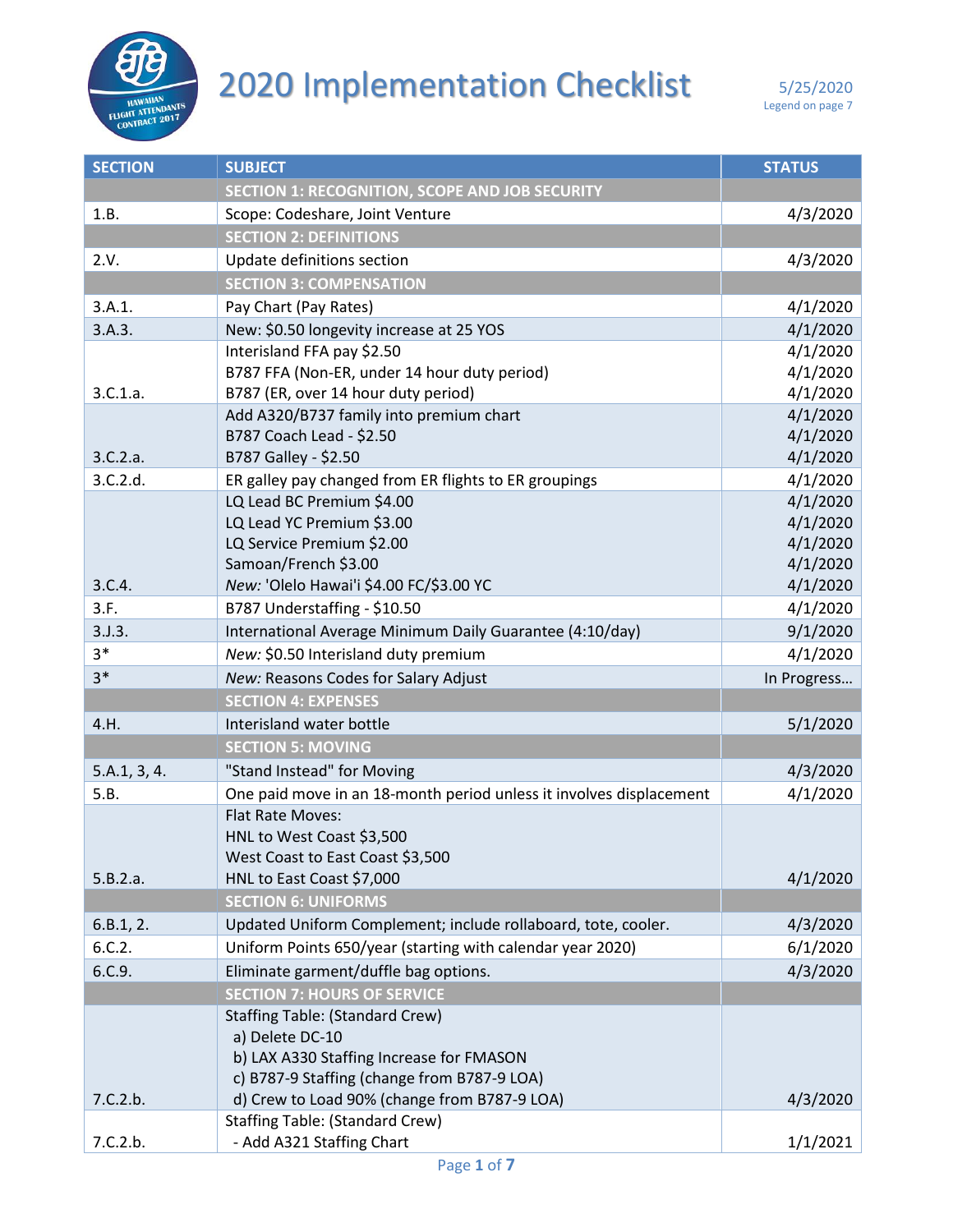| <b>SECTION</b>    | <b>SUBJECT</b>                                                                                                   | <b>STATUS</b> |
|-------------------|------------------------------------------------------------------------------------------------------------------|---------------|
|                   | <b>Staffing Chart: (Augmented)</b>                                                                               |               |
|                   | a) Delete DC-10                                                                                                  |               |
| 7.C.2.d.(5).      | b) Add B787-9                                                                                                    | 4/3/2020      |
|                   | <b>Staffing Chart: (Augmented)</b>                                                                               |               |
| 7.C.2.d.(5).      | - Add A321neo                                                                                                    | 4/3/2020      |
| 7.C.2.f.          | New: North America One-Way Staffing Carve Out for 787-9                                                          | 4/3/2020      |
| 7.D.1.a.          | Exempted rest requirement prior to AFA/Company Business and CBT                                                  |               |
| 7.D.2.a.(1).      | Recurrent Homestudy                                                                                              | In Progress   |
| 7.D.2.a.(2).      | New example showing when the FA is pay protected for back-to-back<br>ER flights with at least 1:30 between trips | In Progress   |
|                   | New: Reduced notification window to 1:30 prior to roll time (from                                                |               |
| $7.D.2.b.(3).*$   | 2:15 prior to published departure)                                                                               | 5/15/2020     |
|                   | 18 hours free from duty after 20/48 or 24/72 only applies to reserves                                            |               |
| 7.D.2.d.          | (not bid line holders)                                                                                           | In Progress   |
|                   | Incorporate and modify B787-9 rest seats provisions (mid-cabin); Add                                             |               |
| 7.D.2.f.(1).(a).  | A321 rest seats provision                                                                                        | 4/3/2020      |
| 7.D.2.f.(3)       | Added A321 augmented/diurnal rest seats                                                                          | 4/3/2020      |
| 7.D.2.f.(13),     |                                                                                                                  |               |
| $(14)$ , $(15)$ . | B787-9 Crew Rest bunk provisions (from B787-9 LOA)                                                               | 4/3/2020      |
| 7.D.2.f.(19).     | Add "in seniority order" for deadheaders Crew Rest access                                                        | 4/3/2020      |
| $7.D.2.f.(20).*$  | New: Add F/A pass rider access to Crew Rest facilities.                                                          | 4/3/2020      |
|                   | a) Heading change: "Delayed Trips"                                                                               |               |
| 7.E.              | b) Add new sub-heading: "Removal from a Delayed Trip"                                                            | 4/3/2020      |
|                   | New: Added notification window and deadline for delayed trip in                                                  |               |
| $7.E.7.*$         | domicile.                                                                                                        | 5/15/2020     |
|                   | Interisland minimum turn time to determine exceeding 12 hours on                                                 |               |
| 7.F.1.a.(1), (2). | duty                                                                                                             | 5/15/2020     |
| 7.1.1.            | Company ability to recall without using all available reserves                                                   | In Progress   |
| 7.1.1.a, b.       | Recall electronic notification and procedures                                                                    | In Progress   |
| 7.1.1.c.          | Asia LQ Recall Bypass (to fill LQ Lead positions)                                                                | In Progress   |
| 7.K.2.a.(2).      | Vacation and Sick Leave make-up super seniority eliminated                                                       | 5/15/2020     |
|                   | Changed Open Time order of assignment following Trip Request and                                                 |               |
| 7.K.3.            | added reference to reserve self-assignment                                                                       | In Progress   |
|                   | Change: Added "including" before "Interisland Reserve Desk Flight                                                |               |
| 7.K.4.a.(4).(d).  | Attendants"                                                                                                      | 4/3/2020      |
| 7.0.1.            | Added Interisland crew snack                                                                                     | 5/1/2020      |
| 7.0.2.            | Deleted Interisland FA requirement to pay for meal                                                               | 4/3/2020      |
| 7.2.2.            | Deleted Categories I, II, III from charters                                                                      | 4/3/2020      |
| 7.2.2.            | Amended to electronic notification for charters                                                                  | In Progress   |
| 7.2.3, 4.         | Changed request and award procedures for charters                                                                | In Progress   |
| 7.AB.             | Company Business (COB) rest provisions                                                                           | In Progress   |
|                   | <b>SECTION 8: RESERVES</b>                                                                                       |               |
| 8.A.4.            | Changed "Standby Duty" to "RAP"                                                                                  | 4/3/2020      |
|                   | Added reference to self-assignment process;                                                                      |               |
|                   | Calling out at 85 hours:                                                                                         |               |
|                   | a) added FLICA option                                                                                            |               |
| 8.B.2.            | b) deleted FAX option                                                                                            | 4/3/2020      |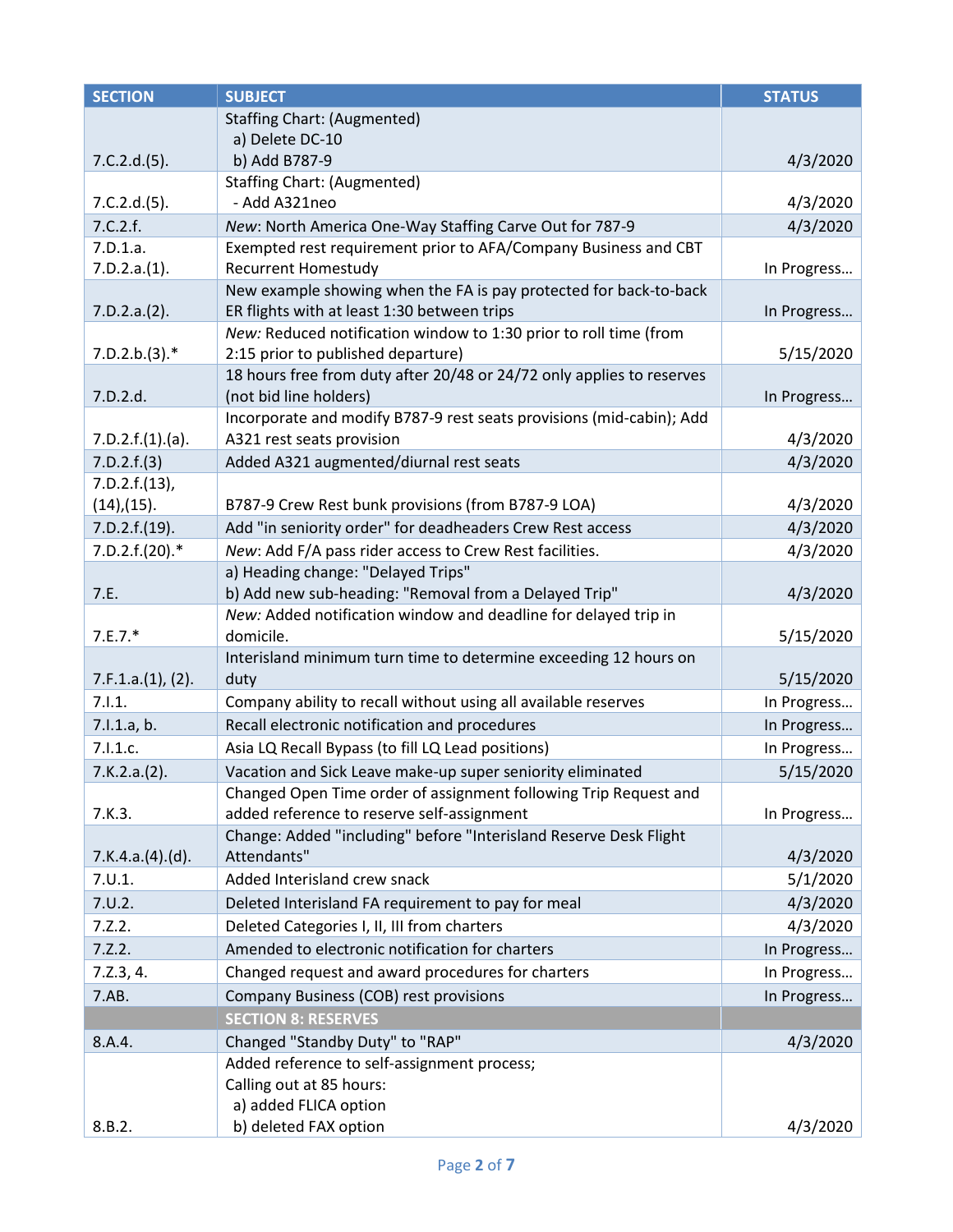| <b>SECTION</b> | <b>SUBJECT</b>                                                         | <b>STATUS</b> |
|----------------|------------------------------------------------------------------------|---------------|
|                | Reserve released after 0030 LDT not required to accept another duty    |               |
| 8.C.2.         | day in the same calendar day                                           | 5/1/2020      |
| 8.F.4.         | Memorialize ADOs can only be cancelled if assigned a trip              | 4/3/2020      |
|                | Reserves ending a duty period can only board trips if assigned to the  |               |
| 8.H.           | trip.                                                                  | 4/3/2020      |
| $8.J.*$        | New: Reserve Self-Assignment (RSA) process                             | In Progress   |
| $8.K.*$        | New: Pre-Assignment (manual)                                           | In Progress   |
| 8.M.           | LQ Assignment (manual)                                                 | In Progress   |
| 8.O.           | New: Rescinding LQ Assignments (manual)                                | In Progress   |
| 8.P.           | Creation of the standby list: (3-RAPs), (3-Buckets)                    | In Progress   |
| 8.Q.           | Assignments from the standby list                                      | In Progress   |
|                | SECTION 10: PREP., BIDDING & AWARDING OF SCHEDULES                     |               |
| 10.C.3.a.      | Raised bidding cap to 105/110                                          | Pending       |
| $10.C.6.d.*$   | New: Added day stacks for unstacking                                   | 5/15/2020     |
| 10.C.6.e.      | Added FA bid preferences to be considered for unstacking               | In Progress   |
| 10.C.6.e.      | LQ Lock-in for new hires after DOS                                     | 4/3/2020      |
|                | FA who becomes LQ prior to their 7th YOS is subject to 2-year LQ       |               |
| 10.M.4.b.(3).  | bidding requirement                                                    | 4/3/2020      |
| 10.C.6.f.      | No same-day pairings unless FA waives                                  | In Progress   |
| 10.D.1.        | Increase monthly maximum to 105 hours                                  | Pending       |
| 10.F.          | Hub Turn chart will be printed in monthly Bid Packet                   | 4/3/2020      |
| 10.F.          | Email monthly PBS Bid Packet                                           | 4/3/2020      |
| 10.H.1.a.      | Replace "Test Award" with "Practice Award"                             | 4/3/2020      |
| 10.H.1.a.      | Practice Awards posted 1800 HST (was 1200 HST)                         | Pending       |
| 10.H.1.c.      | Final PBS Award posting 1500 HST (was 1200 LDT)                        | Pending       |
| 10.H.1.f.      | Average Bid Line Guarantee                                             | Pending       |
| 10.1.          | Trip Search Database in PBS                                            | In Progress   |
| 10.J.          | Blackout period for pickups, drops, trades (carry-over trips)          | 5/15/2020     |
| 10.M.2.        | LQ Transition for Service LQ                                           | Evaluating    |
|                | LQ required fluency (after transition period only "fluent" may bid for |               |
| 10.M.2.        | LQ Lead positions)                                                     | Evaluating    |
| 10.M.3.        | Delete 1999 grandfather clause for language proficiency                | Evaluating    |
|                | New LQ hired after 4/3/20 eligible to be assigned an LQ position in    |               |
| 10.M.4.b.2.    | <b>Inverse Seniority Order</b>                                         | 4/3/2020      |
| 10.O.          | Updated and corrected prorated absence table                           | 4/3/2020      |
|                | <b>SECTION 11: SCHEDULING POLICY</b>                                   |               |
| 11.C.5.        | Electronic notification to FA of changes to Scheduling Policy          | 4/3/2020      |
| 11.D.          | Delete requirement to attach Scheduling Policy to CBA                  | 4/3/2020      |
| $11*$          | New: AFA and company joint development of Scheduling Policy            | Evaluating    |
|                | <b>SECTION 12: PICK UPS, DROPS, TRADES AND EXCHANGES</b>               |               |
|                | Strike Email, FAX, Electronically, writing and replace with automated  |               |
| 12.C.          | trading system                                                         | 4/3/2020      |
|                | Pickups/Drops/Trades Deadline:                                         |               |
|                | 4 hours prior - foreign                                                |               |
| 12.D.1.        | 2 hours prior - all others                                             | 5/1/2020      |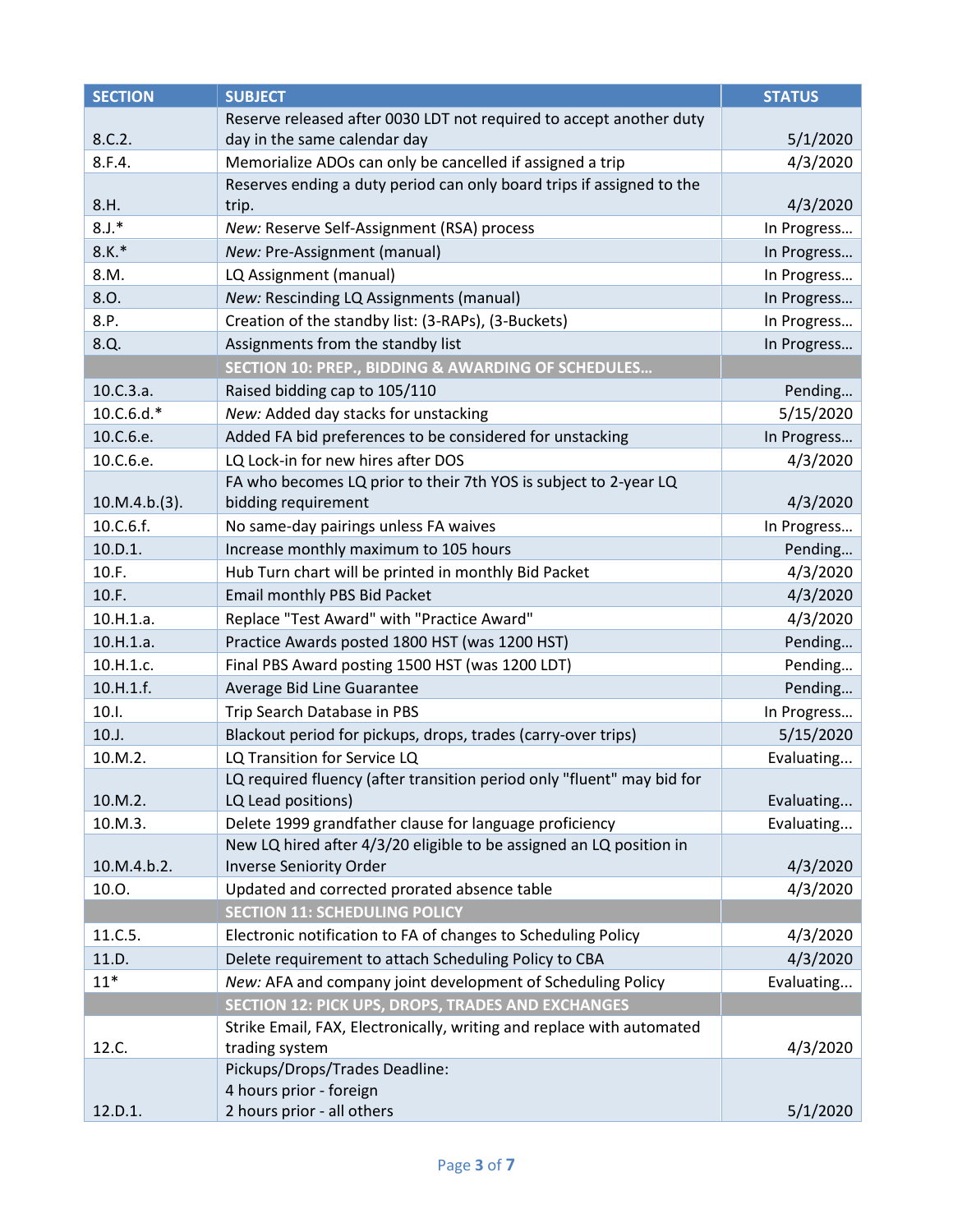| <b>SECTION</b>    | <b>SUBJECT</b>                                                                        | <b>STATUS</b> |
|-------------------|---------------------------------------------------------------------------------------|---------------|
|                   | Reserve Trades: Added net loss of day calculation and "not                            |               |
| 12.D.3.           | unreasonably withheld"                                                                | 5/1/2020      |
| 12.G.1.           | Interisland trade buffer: 12 hours when FA is in rest                                 | 5/15/2020     |
| 12.L.3.           | Added 30 minutes with Customs Clearance for Duty Day/Per Diem                         | 4/3/2020      |
|                   | New: Restriction on using vacation for trips acquired through                         |               |
| $12. L.6.*$       | segment trades (issue of CS covering segments)                                        | 5/1/2020      |
|                   | New: Restriction from dropping/trading segments into Open Time                        |               |
| $12.L.7.*$        | (issue of CS covering segments)                                                       | 5/1/2020      |
|                   | New: Restriction on FA who picked up/traded to obtain ER or foreign                   |               |
|                   | segment may not pick up/trade to obtain the other segment of                          |               |
| 12.L.8.*          | original pairing (issue of loophole)                                                  | 5/1/2020      |
|                   | Delete "designated voice mailbox" and replace with "automated                         |               |
| 12.N.2.a.         | trading system"<br>Trip Request processed each day at 1030 HST; changed voice mailbox | 4/3/2020      |
| 12.N.3.a.         | to automated trading system                                                           | 4/3/2020      |
|                   | Trip request remain in effect until Bid/GDO process complete                          |               |
| 12.N.3.a.         | (replaces 1600 LDT)                                                                   | 4/3/2020      |
| 12.N.3.b.         | Reserve Open Time requests made via automated self-assignment                         | In Progress   |
|                   | a) ETCH folder locked at 1800 LDT.                                                    | 5/15/2020     |
| 12.0.1.e.         | b) Unawarded groupings moved to Cleared ETCH                                          | In Progress   |
| 12.0.2.           | ETCH Drops and Pick-ups processed before Open Time requests                           | 5/15/2020     |
|                   | <b>SECTION 13: LOW TIME AND REDUCED TIME OPTIONS</b>                                  |               |
| 13.C.1.           | Change Annual LT bid closing dates                                                    | 9/1/2020      |
| 13.C.2.           | Change Quarterly LT bid closing dates                                                 | 9/1/2020      |
|                   | Balance of vacated Annual Low Time offered in seniority order from                    |               |
| 13.C.4.a.         | waitlist                                                                              | 4/3/2020      |
|                   | Balance of vacated Quarterly Low Time offered in seniority order                      |               |
| 13.C.4.b.         | from waitlist                                                                         | 4/3/2020      |
| 13.C.4.c.         | Time and dates changed to 1200 HST/10th, posted on the 11th                           | 9/1/2020      |
|                   | <b>SECTION 16: REDUCTION IN FORCE</b>                                                 |               |
| 16.H.             | Delete telegram option                                                                | 4/3/2020      |
|                   | <b>SECTION 17: LEAVE OF ABSENCE</b>                                                   |               |
| 17.N.2.b.         | Leave submissions 1st thru 10th at 1200 LDT (was 1st - 19th)                          | 9/1/2020      |
| 17.N.2.e.         | Leaves posted 11th at 1700 LDT                                                        | 9/1/2020      |
| 17.N.2.f.         | Leaves waitlist in seniority order                                                    | 9/1/2020      |
| 17.0.1.           | <b>FMLA Eligibility</b>                                                               | 4/3/2020      |
|                   | <b>SECTION 18: VACATIONS</b>                                                          |               |
| 18.C.3.a.         | Pop-up slots: minimum of 2/day at bases with 130 or more FAs                          | 4/3/2020      |
| 18.C.3.b.         | Calculation of Pop-up slots determined twice a year                                   | 8/1/2020      |
|                   | Any portion of a trip carried into a new month will be blocked for PBS                |               |
| 18.E.3.c.(2).(e). | (pop-up has been awarded 16th of month prior)                                         | 5/1/2020      |
| 18.L.1.           | Cancelled vacation slots reposted and awarded                                         | 4/3/2020      |
| 18.S.             | Vacation cash-out 16th at 1200 LDT (was 5th)                                          | 4/3/2020      |
| 18.V.             | FA option to count vacation days as minimum days off                                  | In Progress   |
|                   | <b>SECTION 19: SICK LEAVE</b>                                                         |               |
| 19.B.             | Sick Leave accrual cap 1200 hours (was 1080)                                          | 4/3/2020      |
| 19.E.3.           | Sick Cap (100/110) Eliminated                                                         | 4/3/2020      |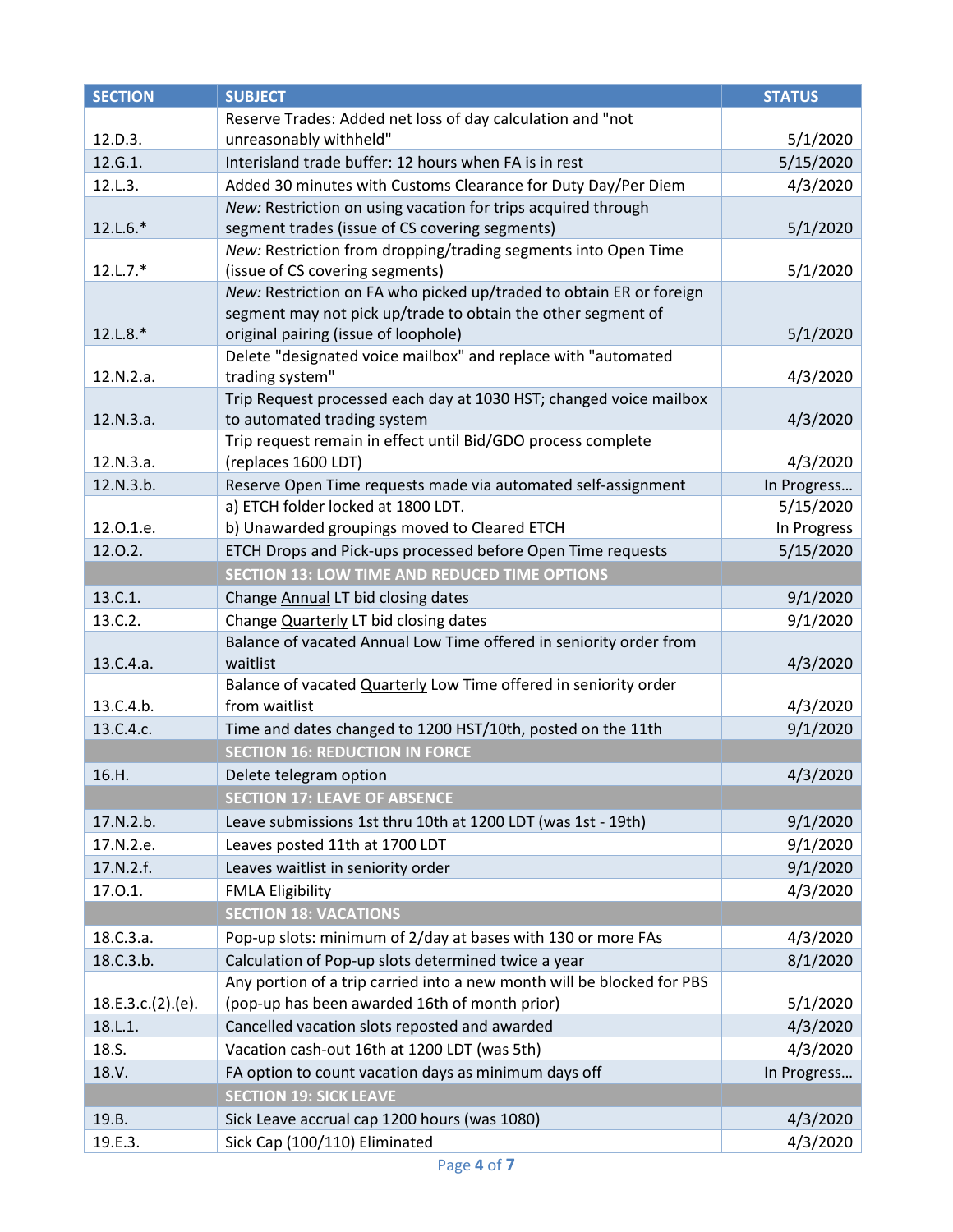| <b>SECTION</b>    | <b>SUBJECT</b>                                                       | <b>STATUS</b> |
|-------------------|----------------------------------------------------------------------|---------------|
|                   | Sick leave for calendar month proration (currently only 100/110).    |               |
| 19.F.6.           | Chart needs to be updated.                                           | 4/3/2020      |
| 19.G.2.a.         | Doctor's note 3 days before and after Christmas if on the Sick Leave |               |
| 19.R.7.b.         | <b>Monitoring Program</b>                                            | 4/3/2020      |
|                   | Call in well moved to 1000 LDT with the implementation of Reserve    |               |
| 19.H.             | Self-Assignment                                                      | In Progress   |
| 19.P.             | Limit sick leave accelerated accrual amount                          | 4/3/2020      |
|                   | <b>SECTION 20: PHYSICAL EXAMINATIONS</b>                             |               |
| $20*$             | New: Clarify no "Fitness to Fly" exams while on Medical LOA          | 4/3/2020      |
|                   | <b>SECTION 21: ORDERS IN WRITING</b>                                 |               |
| 21                | Orders In Writing: Electronic copy sent to MECP                      | 6/1/2020      |
|                   | <b>SECTION 22: ASSOCIATION PROVISIONS</b>                            |               |
| 22.D.2.a.         | AFA FPL increased to 900 hrs/month (was 600)                         | 4/1/2020      |
|                   | Company covers 4 Negotiating Committee Members for non-Section       |               |
| 22.D.2.b.         | 6 negotiations (was 3)                                               | 4/3/2020      |
| 22.D.5, 6.        | Exempt certain rest prior to Union Business                          | In Progress   |
|                   | <b>SECTION 23: GRIEVANCE PROCEDURE</b>                               |               |
| 23.C.3.           | Company will issue written decision                                  | 5/15/2020     |
| 23.C.4.           | Appeal to VP of Inflight                                             | 5/15/2020     |
| 23.C.5.           | Appeal meeting and written decision                                  | 5/15/2020     |
|                   | <b>SECTION 24: SYSTEM BOARD OF ADJUSTMENT</b>                        |               |
| 24.H.1.           | Amend panel of arbitrators                                           | 4/3/2020      |
|                   | <b>SECTION 25: ASSOCIATION MEMBERSHIP &amp; DUES CHECK-OFF</b>       |               |
|                   | Amend Association Membership language to reflect AFA Constitution    |               |
| 25.A.             | & Bylaws                                                             | 4/3/2020      |
| 25.D.             | Payroll deduction for dues in arrears                                | 4/3/2020      |
|                   | <b>SECTION 26: TRAINING</b>                                          |               |
|                   | <b>New Aircraft Training Pay Options:</b>                            |               |
|                   | a) hourly rate no credit                                             |               |
| 26.C.3.a.         | b) 5 hours with credit                                               | 4/3/2020      |
|                   | New Aircraft Training, 2+ Days:                                      |               |
|                   | a) hourly rate no credit/no additional time off                      |               |
| 26.C.3.b.         | b) 1/2 hourly rate (PBS pay and credit 5 hours)                      | 4/3/2020      |
|                   | Computer Based Training (other than recurrent): pay 1 hour at hourly |               |
| 26.C.4.c.         | rate for every 3 hours                                               | 4/3/2020      |
|                   | Request to change recurrent training dates: up to the 16th of month  |               |
| 26.D.1.b.(3).(a). | prior at 1200 LDT                                                    | 4/3/2020      |
|                   | Request to change recurrent pay option: up to the 16th of month      |               |
| 26.D.1.b.(3).(b). | prior at 1200 LDT                                                    | 4/3/2020      |
| 26.J.             | Homestudy paid at hourly rate for 1 hour (will not exceed 3 hours)   | 4/3/2020      |
|                   | <b>SECTION 27: GENERAL</b>                                           |               |
| 27.H.2.a.         | Reformat paragraph to create crew complement chart                   | 4/3/2020      |
| 27.H.2.b.         | Add crew complement (A321/B787-9)                                    | 4/3/2020      |
|                   | <b>SECTION 28: SAFETY</b>                                            |               |
|                   | Complete rewrite of provisions in the event of a serious safety      |               |
| 28.H, I, J, K.    | incident or accident (F/A support and pay provisions).               | 4/3/2020      |
|                   | <b>SECTION 31: DEADHEADING</b>                                       |               |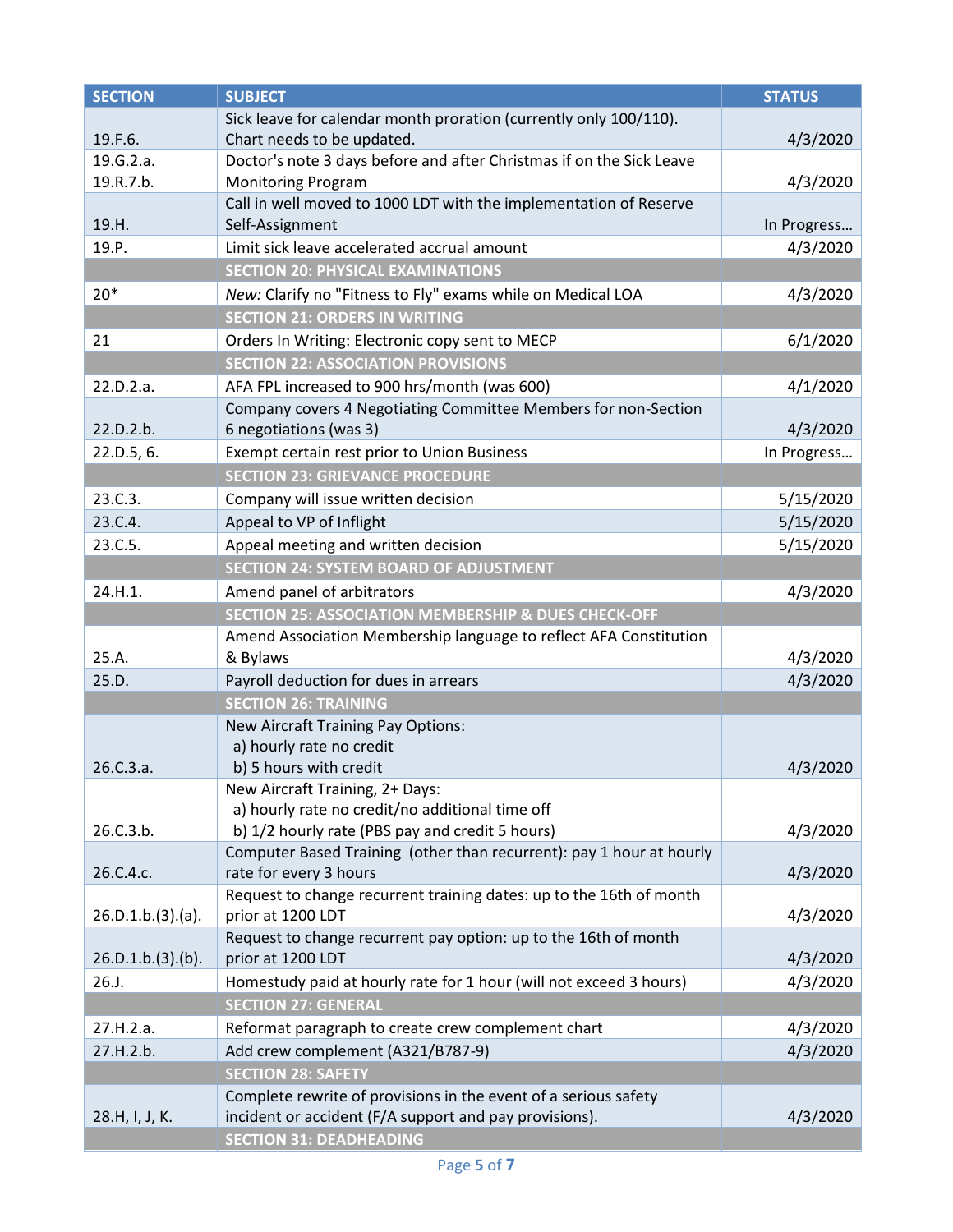| <b>SECTION</b> | <b>SUBJECT</b>                                                     | <b>STATUS</b>    |
|----------------|--------------------------------------------------------------------|------------------|
|                | Deadhead FAs who transit customs in uniform may not consume        |                  |
| 31.G.          | alcohol in flight                                                  | 4/3/2020         |
|                | <b>SECTION 32: INSURANCE AND BENEFITS</b>                          |                  |
| 32.C.2.a.      | Medical Plans - ACA Compliant                                      | 1/1/2021         |
| 32.C.2.h.(3).  | FA monthly contribution % of premium and new chart                 | 1/1/2021         |
|                | Company to meet with AFA to share information for following year's |                  |
| 32.C.2.h.(5).  | Medical Insurance premium rates. (Note: renumber to 5)             | 4/3/2020         |
| 32.C.3.        | Medical Waiver Program for Medicare only enrollees                 | Evaluating       |
|                | <b>SECTION 33: RETIREMENT</b>                                      |                  |
|                | New: Create Retiree Health Reimbursement Account (RHRA) available  |                  |
| 33.L.1.*       | anyone retiring after 1/1/2017.                                    | In Progress      |
| $33.L.2.*$     | New: Company will meet with AFA to agree to provisions of RHRA     | In Progress      |
|                | <b>SECTION 34: LETTERS OF AGREEMENT</b>                            |                  |
| LOA 34-1       | <b>Sibling Passes</b>                                              | Keep             |
| LOA 34-2       | Zulu Time: AFA Grievance 46-43-02-17-99                            | Keep             |
| LOA 34-3       | <b>Grievance Mediation</b>                                         | Keep             |
| LOA 34-4       | <b>Grievance Review Board</b>                                      | Keep             |
| LOA 34-5       | DC-10-30                                                           | Extinguish       |
| LOA 34-6       | Exhibit F from 2003 Agreement                                      | Keep             |
| LOA 34-7       | American Eagle Code Share                                          | Keep             |
| LOA 34-8       | <b>Reserve Focus Groups</b>                                        | In Progress      |
| LOA 34-9       | <b>Bonus Compensation Provisions</b>                               | Keep             |
| LOA 34-10      | <b>Interisland Jumpseat Procedure</b>                              | Keep             |
| LOA 34-11      | <b>LAX Domicile</b>                                                | Consolidate      |
| LOA 34-12      | PBS Letter of Agreement                                            | Extinguish       |
| LOA 34-13      | Modified Light Duty Letter of Agreement                            | Keep             |
| LOA 34-14      | Language Qualified Flight Attendants for Asia                      | Incorp. into CBA |
| LOA 34-15      | 2011-2012 Contract Negotiations                                    | Update           |
| LOA 34-16      | JetBlue Codeshare Letter of Agreement                              | Keep             |
| LOA 34-17      | SLMP Modifications Letter of Agreement                             | Keep             |
| LOA 34-18      | 2013 New Equipment Acquisition                                     | Keep             |
|                | 2005 Reorganization Agreement (2006)                               | Eliminate        |
|                | Doctor's Notes (2008)                                              | Incorp. into CBA |
|                | Light Duty Hourly Rate Calculation (2001)                          | Incorp. into CBA |
|                | Reserve FAs Checking-Out (2014) - 8.H.                             | Incorp. into CBA |
|                | Pick-ups, Drops, Trades, and Exchanges (2013) - 12.A.              | Incorp. into CBA |
|                | LAX Domicile (Costing/Duty Times/Staffing)                         | Consolidate      |
| <b>NEW</b>     | Interim Scope Letter of Agreement (2019)                           | Incorp. into CBA |
| <b>NEW</b>     | Joint Venture Letter of Agreement (2019)                           | Keep             |
| <b>NEW</b>     | A321 Service Letter of Agreement (2020)                            | Keep             |
| <b>NEW</b>     | Commuter Policy Letter of Agreement (2020)                         | Keep             |
| <b>NEW</b>     | Los Angeles Domicile Letter of Agreement (2020)                    | Consolidate      |
| <b>NEW</b>     | Northern California Domicile LOA (2020)                            | Keep             |
| <b>NEW</b>     | Ratification Payment Letter of Agreement (2020)                    | Keep             |
| <b>NEW</b>     | Contract Implementation LOA (2020)                                 | Keep             |
|                |                                                                    |                  |